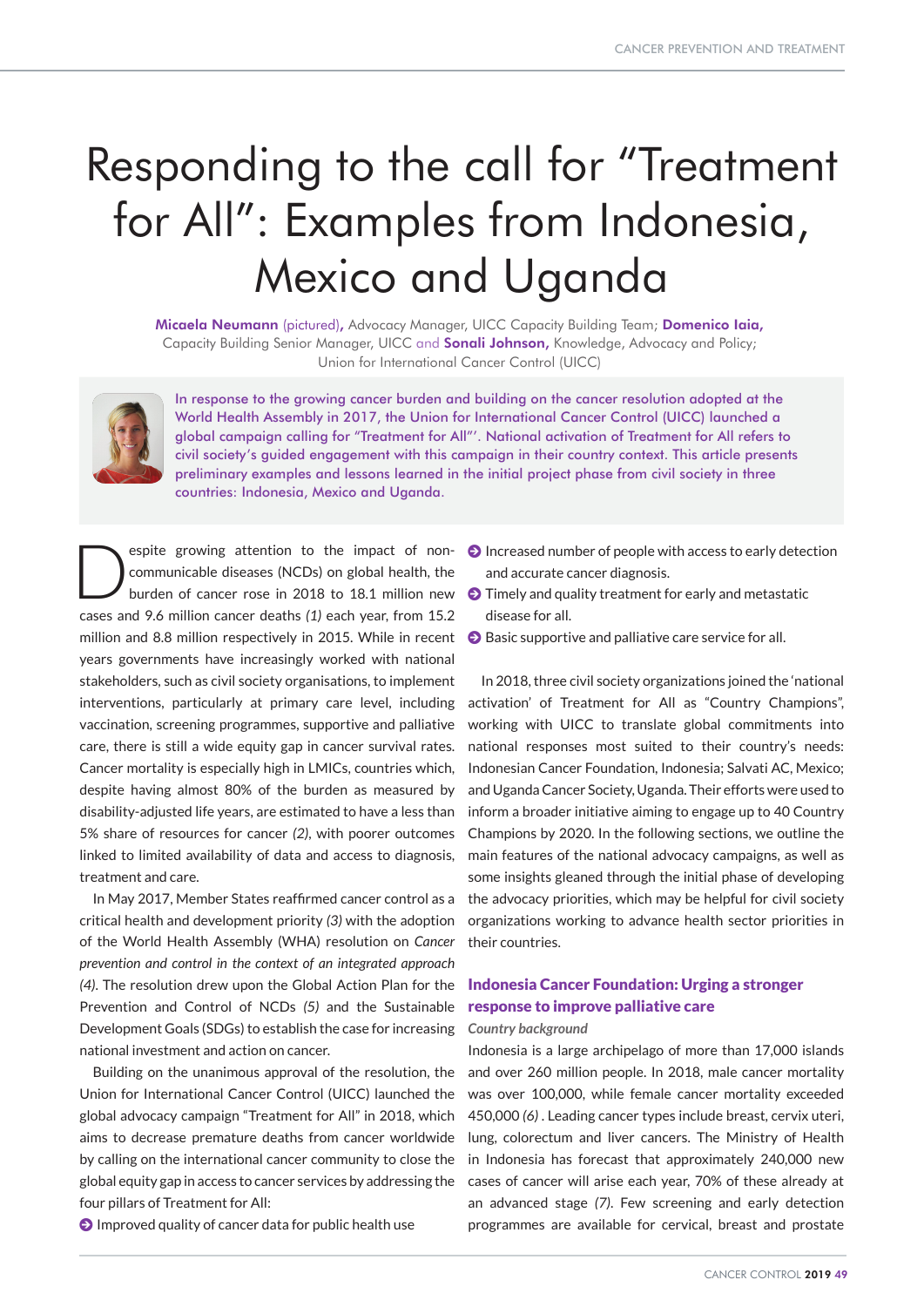cancer at the primary healthcare level, and access to palliative care is also limited *(8)*.

While the government has a national cancer control programme (NCCP) and a commitment to universal health coverage (UHC), implementation of the programme has been challenging due to the sheer size of the population, and the need to address other existing health priorities, including infectious diseases and maternal and child health. However, palliative care was identified as an increasingly important and crosscutting demand, particularly given only 1% of the population has access.

#### *A focus on palliative care*

Established in 1977, Indonesia Cancer Foundation (ICF) is comprised of 96 branches focused on increasing public awareness and implementing preventive and supportive activities, with emphasis placed on palliative care. Given many cancer cases present at late-stage disease, ICF is building on their existing home-based palliative care training programme for family and caregivers to shape a national advocacy campaign, calling for the improved support of palliative care services by local and national government.

Although palliative care is included in their NCCP and the Indonesian Ministry of Health has launched a palliative care policy as of 2007 *(9)*, services are only available in some larger cities, including Jakarta and Surabaya. Identified barriers to palliative care include a limited understanding amongst healthcare professionals, the difficult and dislocated geography of the country and limited access to opioid medicines *(10)*. In order to begin addressing barriers in access to palliative care, ICF advocates for their home-care training to become certified and recognized, with an extended reach through "train the trainer" workshops in different localities and increased training of healthcare professionals. Paired with these activities, ICF calls on government to draft hospice care regulations this year.

### Salvati AC: Budget advocacy for implementation of their NCCP

#### *Country background*

Mexico has a population of over 130 million. In 2018, male and female cancer mortality was approximately 40,000 per sex, with breast, prostate, colorectum, thyroid and cervix uteri cancers as the leading cancer types *(11)*.

For the past years, with leadership from the National Cancer Institute in Mexico, a UICC member, there have been several roundtable meetings between health professionals, local authorities, legislators and civil society to establish the guidelines and goals of the NCCP, which focuses on prevention,

rehabilitation, research and financing, without much success in moving adoption and implementation of the plan forward, particularly with the appropriate budget.

Notably, the 2017 World Cancer Leaders' Summit in Mexico triggered strong involvement of Mexican stakeholders in the field of cancer control and led to further reinforcement of the plan in 2018. The National Cancer Institute has since been appointed to lead the implementation of the plan, integrating cancer management into all levels of care and the health sector to avoid fragmentation of health services *(12)*. A national cancer committee has also been established, with representation from civil society. Also in 2018, a law to regulate the functioning of a national population-based cancer registry was passed, following a strong call for improved data for public health planning *(13)*.

#### *An NCCP co-driven by civil society*

Founded in 2011 with the objective to support low-income people living with cancer, Salvati AC is one of the founding members of Mexico's national cancer coalition of more than 50 organizations, Juntos Contra el Cáncer.

Leadership from Salvati participates in the national cancer committee, and they intend to represent the voice of patients and civil society comprising Juntos Contra el Cáncer, working alongside partners such as the National Cancer Institute. Building on momentum seen in the past two years for cancer control, despite the political transition to a new government in 2019 *(14)*, Salvati is currently shaping a national "Treatment for All" campaign focused on adequate funding for implementation of an NCCP that puts patients' needs first. To support this work, they co-hosted the Second Congress for Juntos Contra el Cáncer and the First Congress for Patients in November 2018. Efforts are currently focused on ensuring cancer control is a fundamental part of the upcoming five-year National Development Plan, which will secure adequate government funding for the entire length of the NCCP's implementation.

## Uganda Cancer Society: Coordinating multistakeholder engagement to ensure the development of an NCCP

#### *Country background*

Uganda has a population of 44,270,565, with male and female cancer mortality over 10,000 per sex. The leading cancer types include cervix uteri, Kaposi sarcoma, breast and prostate cancer, as well as non-Hodgkin lymphoma *(15)*.

screening and early detection, treatment, palliative care, cancer control interventions in the country, which also limits While Uganda has one of the most established cancer registries in its region *(17)*, as well as an expired cervical cancer screening programme *(18)*, it does not yet have an NCCP. This means that there is no strategic direction guiding